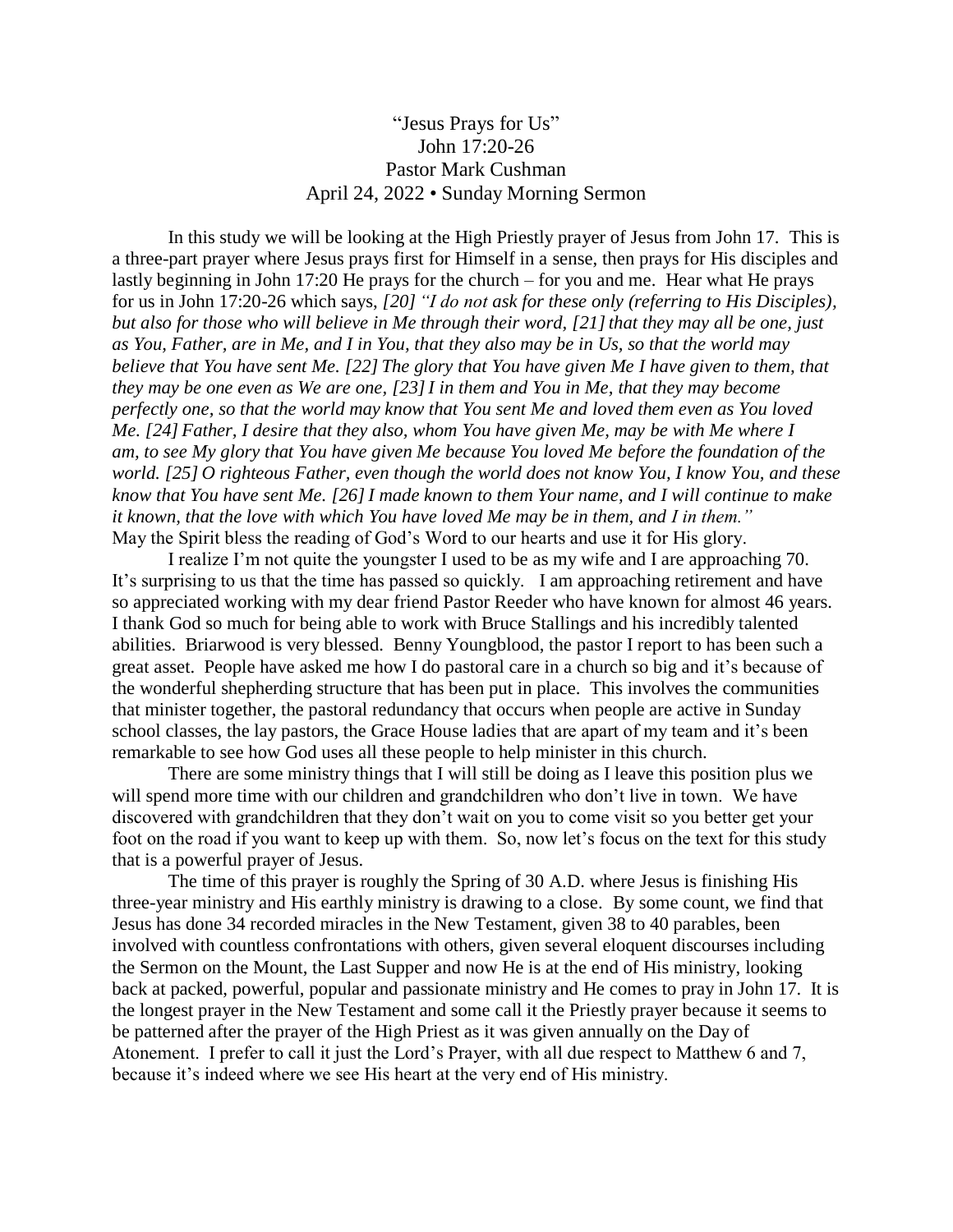You can learn a lot about somebody by listening to them pray. There was a man in our church who I used to visit in the hospital and he has gone to be with the Lord now. My impression of him was that he was kind of a cantankerous guy and seemed to be a little contrary. He seemed to be a little crusty and negative but then again, he was in the hospital. Once when I was finishing a visit with him, I said 'Let me pray with you before I go' and he said 'No Mark, let me pray for you.' I let him and he uncorked one of the most sweetest, compassionate conversational prayer with Jesus that I think I have ever heard. I just about fell out of my chair. It wasn't what I was expecting and I was impressed. Frankly, I was humbled that I had rushed to judgment about him. He prayed for me, my wife, my children and the rest of my family. I went away that day thinking 'he has talked to God before for you can tell he is used to this.' I learned a lot about my friend that day.

When we look at this prayer of Jesus, we can learn a lot about our Savior. First, I'd like to take a look at those first two sections of His prayer with the first being essential about Himself. It is pretty amazing stuff for Someone who is about to face humiliation, torture, crucifixion and worse. Yet we never see any doom or gloom. If anything, we see confidence in God's love. He addresses His heavenly Father as Father. He knows it's His Father He shares the Trinity with and He knows His Father's compassion, love and calling He has on His life, by the will of the Father. The term Father is of absolute trust and affection, because He is confident in God's love.

John 17:1-5 says *[1] When Jesus had spoken these words, He lifted up His eyes to heaven, and said, "Father, the hour has come; glorify Your Son that the Son may glorify You, [2]since You have given Him authority over all flesh, to give eternal life to all whom You have given Him. [3] And this is eternal life, that they know You, the only true God, and Jesus Christ whom You have sent. [4]I glorified You on earth, having accomplished the work that You gave Me to do. [5] And now, Father, glorify Me in Your own presence with the glory that I had with You before the world existed*."

He is also confident in God's plan for He said 'the hour has come.' By that He doesn't mean literal time on His clock has come – not the hour of the day or it may be somewhat implied. He is talking about a lot bigger picture for this is the climax of human history – when He goes to the cross. The Son is ready to purchase a people for His heavenly Father. The Son is prepared to leave the earth and then to send His Holy Spirit to minister and live within the church. The Son will establish His body on the earth, that is the church of Jesus Christ – it's you and me He will establish with this. No other event in human history – like war, natural disaster, political change, technological innovation – even comes close to what is unfolding in these pages of the Bible.

It's not only the climax of human history but it's the climax of Divine history. The Godhead will be divided for the first time when Jesus cries out 'My God, My God, why hast Thou forsaken Me?' The Prophet Son who brought God's Word will reveal Himself in a role as Priest as He takes the punishment for the sins of His people and in His resurrection, He lives to intercede for His people like a Priest. He will also display His character as a King as He will defeat Satan, conquer death and establish His rule forever and ever. This is a wonderful picture of God's love as He sees God's plan.

He also sees this as His ability to do what God wants as He prays 'Glorify Your Son that I may glorify You.' Jesus was passionate for the glory of God. He knows His identity as the Son of God. He yearns for the veil to be removed so that the truth of Hebrews 1 can be made manifest. Hebrews 1:3 says *[3] He is the radiance of the glory of God and the exact imprint of*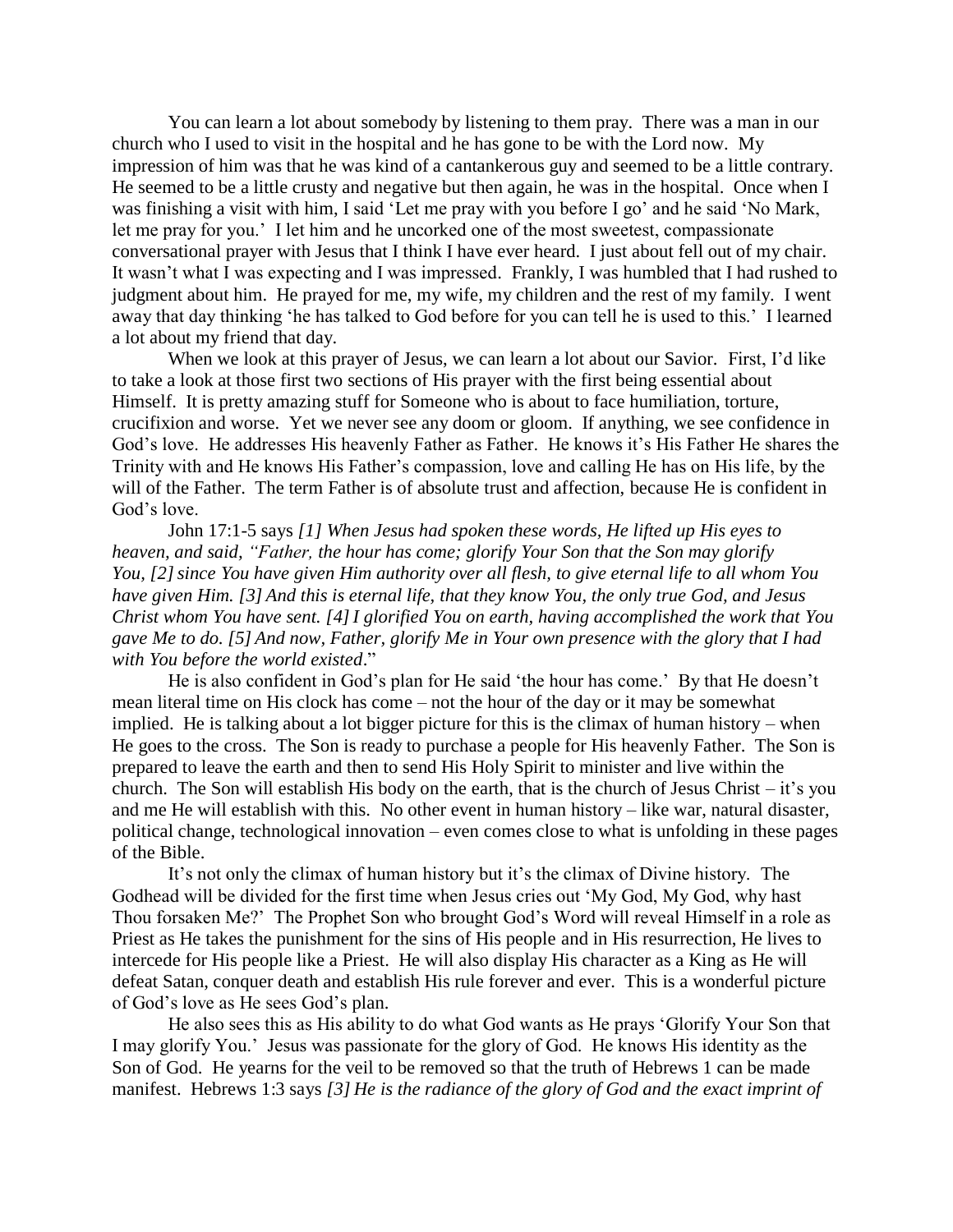*His nature, and He upholds the universe by the word of His power. After making purification for sins, He sat down at the right hand of the Majesty on high*. Jesus brings glory to God by doing exactly what God wanted Him to do and He is obsessed with the glory of God. He brings God glory and will bring Himself glory.

I don't mean this disrespectfully but John 17:1-5 is basically saying to God 'God, let's get ready to rumble. Let's change the course of human history and the course of Divine history as I go to the cross.' Jesus did this willingly and confidently.

Secondly, we see His prayer for the Disciples in John 17:6-19 which says *[6] "I have manifested Your name to the people whom You gave Me out of the world. Yours they were, and You gave them to Me, and they have kept Your word. [7] Now they know that everything that You have given Me is from You. [8] For I have given them the words that You gave Me, and they have received them and have come to know in truth that I came from You; and they have believed that You sent me. [9]I am praying for them. I am not praying for the world but for those whom You have given Me, for they are Yours. [10] All Mine are Yours, and Yours are Mine, and I am glorified in them. [11] And I am no longer in the world, but they are in the world, and I am coming to You. Holy Father, keep them in Your name, which You have given Me, that they may be one, even as We are one. [12] While I was with them, I kept them in Your name, which You have given Me. I have guarded them, and not one of them has been lost except the son of destruction, that the Scripture might be fulfilled. [13] But now I am coming to You, and these things I speak in the world, that they may have My joy fulfilled in themselves. [14]I have given them Your word, and the world has hated them because they are not of the world, just as I am not of the world. [15]I do not ask that You take them out of the world, but that You keep them from the evil one. [16] They are not of the world, just as I am not of the world.[17] Sanctify them in the truth; Your word is truth. [18] As You sent Me into the world, so I have sent them into the world. [19] And for their sake I consecrate Myself, that they also may be sanctified in truth."*

Those that the Father has given to Jesus are referring to the 12, the Apostles and a couple of things can be said about these Apostles. One, is that humanly speaking they were totally unqualified to do what they are about to do to lead the church. Few would have considered the last few years of training even successful at all. These Disciples lacked significantly spiritual understanding again and again and again. They lacked humility for they were always concerned about who was going to be the greatest in the Kingdom of God. They displayed an overt lack of faith – whether it was in a storm, on the sea of Galilee, the feeding of the 5,000 and the 4,000, etc. They demonstrated a lack of commitment – snoozing in the Garden of Gethsemane as Jesus is sweating great drops of blood. They lacked power for sometimes they couldn't heal. They were often intimidated by their surroundings. In my opinion, these Disciples were totally unqualified to lead and yet Jesus is completely and utterly confident of their future.

If I was in Jesus' shoes, I probably would have thought I chose the wrong ones to be my Disciples. I thought they might show some maturity and progress along the way. They did but not like we might think they should have. Yet we see no complaints and just assurance and confidence that God knows what He is doing. We see Jesus pray that they know God in John 17:6-8, that they be protected from the evil one in John 17:15 and that they know His joy in John 17:13. That prayer of Jesus was going to be answered just a few weeks from the time He prayed it, but in a way we wouldn't have thought it would.

After Jesus ascended, Pentecost came and the church began, immediately these same losers (Disciples), now filled with the Holy Spirit begin preaching, and preaching and preaching.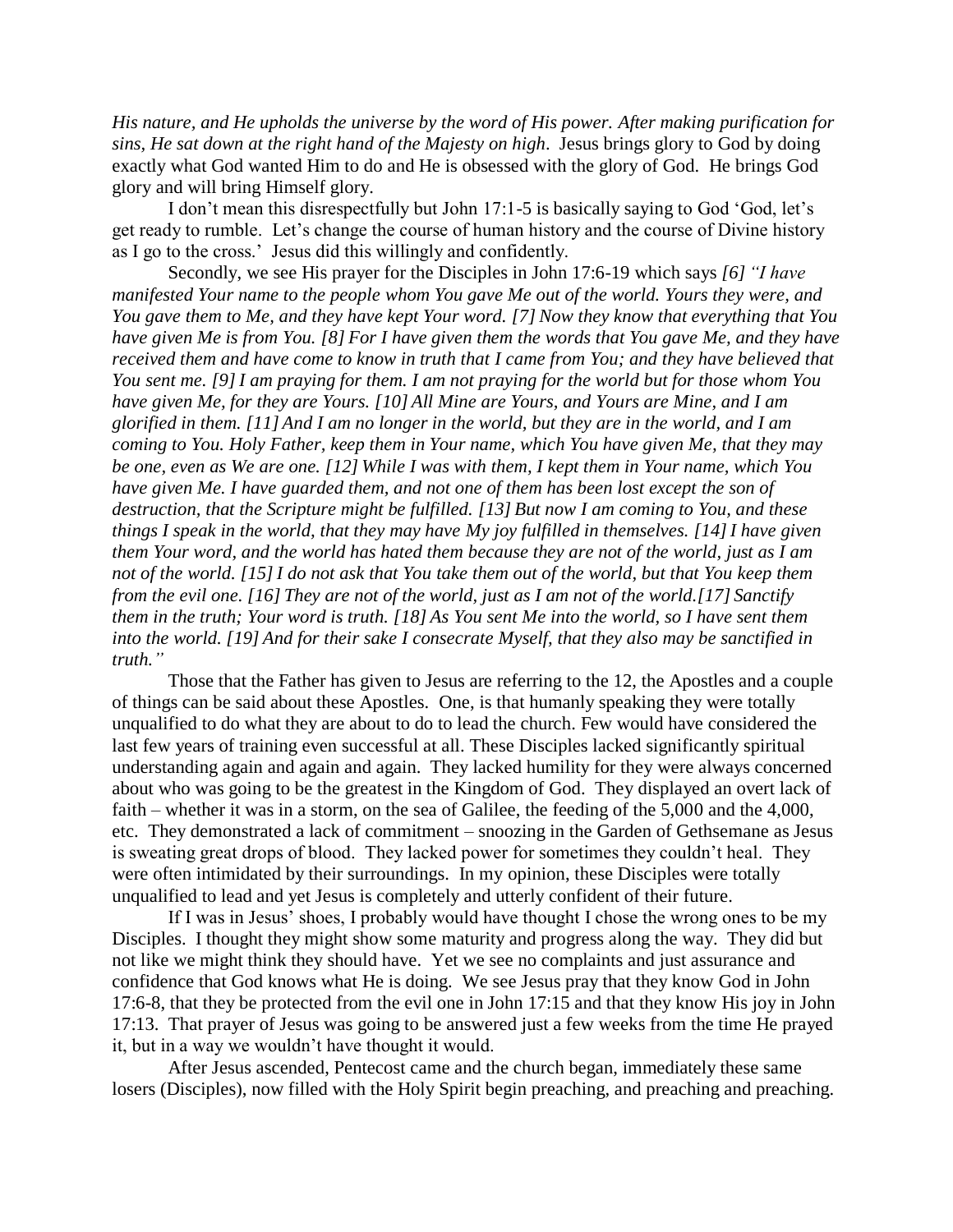They were called before the Sanhedrin who told them to stop preaching and they were continued to be called back to the Sanhedrin and on the second visit they were told to stop preaching 'in the name of Jesus.' Gamaliel a Pharisee intervened for the Disciples so they wouldn't be killed but in Acts 5:40 it says *[40] and when they had called in the Apostles, they beat them (flogged) and charged them not to speak in the name of Jesus, and let them go*. Flogging was a terrible punishment. It wasn't just a beating but it was a tearing up of your back and in some cases, flogging would actually kill people.

Then it goes onto say in Acts 5:41-42, *[41] Then they (Apostles) left the presence of the council, rejoicing that they were counted worthy to suffer dishonor for the name. [42] And every day, in the temple and from house to house, they did not cease teaching and preaching that the Christ is Jesus*. Jesus prayed they would know the joy – His joy – and God answered that prayer, but not in a way I would have anticipated. Jesus knew His Disciples would be successful and that they would turn the world upside down because He knew His heavenly Father and the Holy Spirit intimately.

Now, we're going to look at the third part of this prayer of Jesus in John 17 where He part of this section He is praying for the church. It is an astonishing truth to realize that Jesus was praying for us in this prayer. This is why this passage is so important for us to meditate on. Here the Son of God, Creator of the universe is at the conclusion of His ministry as He puts His thoughts together in this prayer, praying for you and me. Jesus knows that people will believe in Him through His Disciples. This is clearly a fore-ordination as God is calling people to Himself. See, Jesus didn't die just for the potential that someone might come to Christ, no, He purchased a people for God.

In fact, that is the truth in Revelation 5 where John records the words of the four living creatures in heaven and the 24 elders when they sing this in Revelation 5:9-10; *[9] And they sang a new song, saying, "Worthy are you to take the scroll and to open its seals, for you were slain, and by your blood you ransomed people for God from every tribe and language and people and nation, [10] and you have made them a kingdom and priests to our God, and they shall reign on the earth."* Now, in this moment of John 17, Jesus is taking time to pray for His purchase, the people who will believe down through the centuries through the message of the Apostles. When I order things on Amazon I pray for things all the time that the Lord would get here safely. Jesus wasn't just praying that the Disciples would make it home safely, for He was praying for a lot more and more profoundly here.

Here is what my summary is of what Jesus is praying and what He wants most. Jesus prays for a oneness in the church so rooted in the fellowship of the Father, Son and Holy Spirit that the world will see that the Father has sent Jesus and will be drawn to Him. Jesus considers the church, not necessarily individuals, as the primary evangelist outreach in our culture that people will be brought to the church, attracted to the church and there they will learn the Gospel. Obviously, individuals are involved in that, but the oneness that comes to the church is what attracts people to the church, body of Christ and that's God's intention.

This oneness He is speaking about here begins not with us, but with  $God - the Trinity$ because in the Trinity you have a dramatic diversity. The Father is unlike the Son. The Son is unlike the Spirit and it's precisely that diversity when it comes together in oneness that works out in our salvation so that we can know the Lord Jesus Christ. Biblical oneness speaks after the pattern of the personal mutual indwelling of the Father, Son and Holy Spirit. That's where it starts.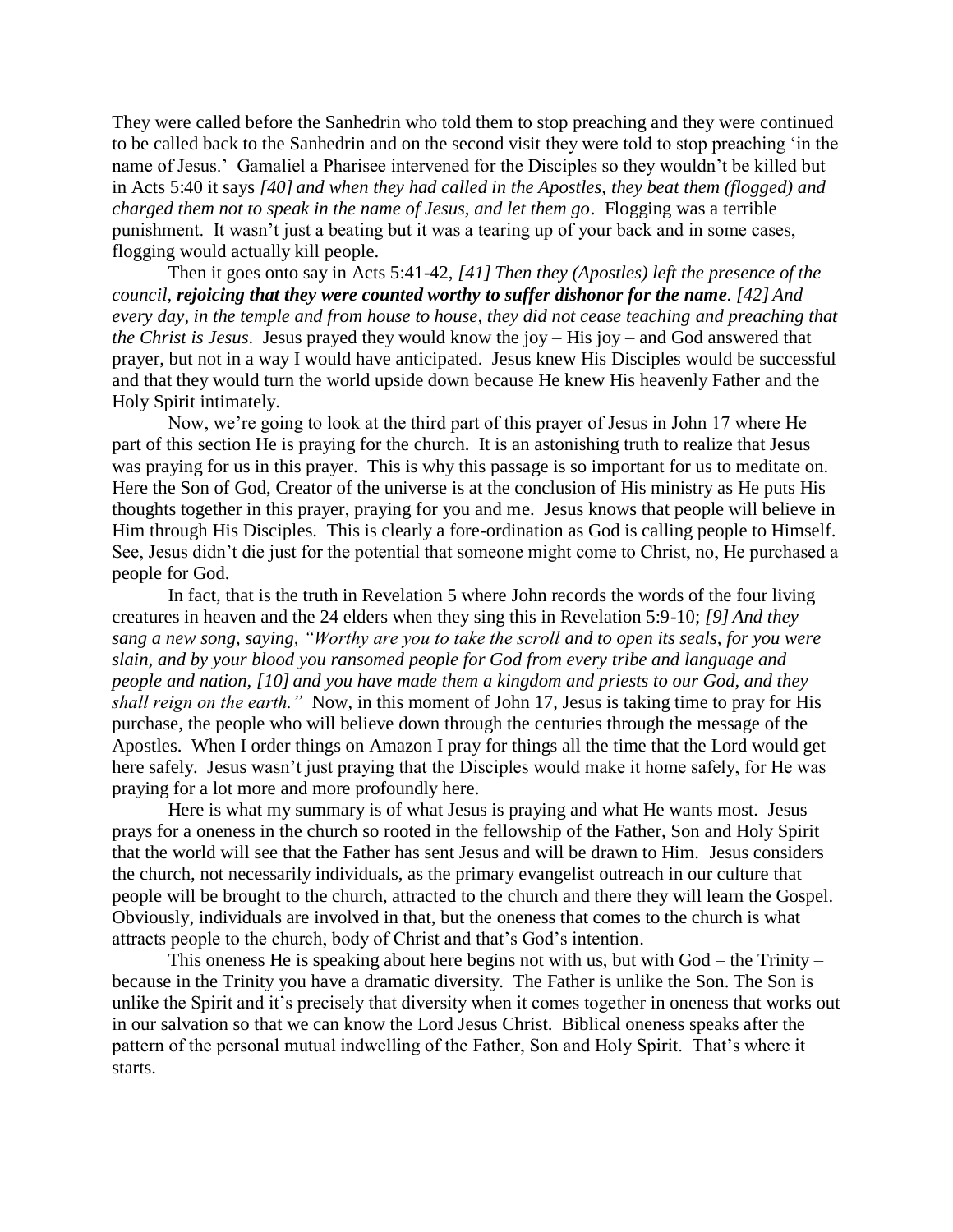Sinclair Ferguson, a wonderful theologian, said this; Just as the Father and Son live together in the fellowship of the Spirit, so since every believer is indwelt by that same Spirit, our fellowship begins to mirror theirs, for it's a supernatural thing. In other words, the Spirit supernaturally indwells each believer and begins to create a unity that is unlike anything in this world. It's unlike any club, sports team, military unit or family. It's a kind of unity in the midst of diversity that is extremely attractive.

Paul describes the church in this way from Colossians 3:11; *[11] Here there is not Greek and Jew, circumcised and uncircumcised, barbarian, Scythian, slave, free; but Christ is all, and in all*. Paul wrote that because all those distinctions were there and his point was that Christ had created a unique fellowship that absolutely transcends all natural, social distinctions and divisions. When Christ dwells in us by His Spirit a bond of fellowship is formed and love is created that you don't find anywhere else in this world. Paul is showing us that this oneness is not uniformity.

People find uniformity a couple of ways. Church people do. One is by watering down or ignoring the truth of Scripture. Some will say doctrine is bad because it divides and that's not the case. So, they end up reducing Christianity down to some kind of bland moralisms that eventual denies the Gospel or the need for the Gospel and denies the teaching of such things as the atonement of Christ, heaven, hell, miracles and other things. Then the Gospel is lost, but on the other extreme there are those who seek uniformity by seeking to be isolated from or separated from anyone is different from they are. They even demand strict conformity in matters of style, personal or even political preference of those who wish to join the church. Then what happens is, the church gets smaller and smaller and smaller, isolated and ignored by the world. Some seek uniformity and unity without the doctrine of Scripture and some seek unity by getting rid of everyone who is not like them.

You might think you're not on either of those extremes but it's a challenge for all of us. If you reflect on your own life you begin to see how we see unity in terms of our uniformity. For instance, when someone first becomes a Christian and is excited about their faith, they desire to love and seek fellowship with everyone inside and outside of the church. They know the joy of the Lord and they want to share it with everyone. Gradually as time passes it shrinks down to where they show love and fellowship to all their acquaintances inside and outside the church. Even that begins to shrink to fellowship with just those inside the church and then it shrinks to with only those who are like them inside the church. Finally, it's just with those who like them inside the church. As we get older as Christians, we find we get isolated with just those who are friends, who are same age, with same convictions and we end up calling that unity because it's uniformity but that's not what Jesus is talking about.

Jesus is talking about oneness that is not a uniformity. This oneness is built on intimacy with God and starts with the Trinity itself. John 17:21 says [21] that they may all be one, just as *You, Father, are in Me, and I in You, that they also may be in Us, so that the world may believe that You have sent Me.* Us is intimate fellowship with the Trinity itself. It began when Jesus purchased us on the cross paying for the penalty of our sin and we embraced Him as Lord and Savior. Then God takes His righteousness and lays it upon us. We are forgiven and innocent in God's sight because of the work of Christ. It's a supernatural work of the Gospel in the heart of each one of us, but the supernatural work continues as God is forming His body (His church) made up of members like you and me. People begin to see Jesus in us – His character, His forgiveness, His identity – increasingly manifested.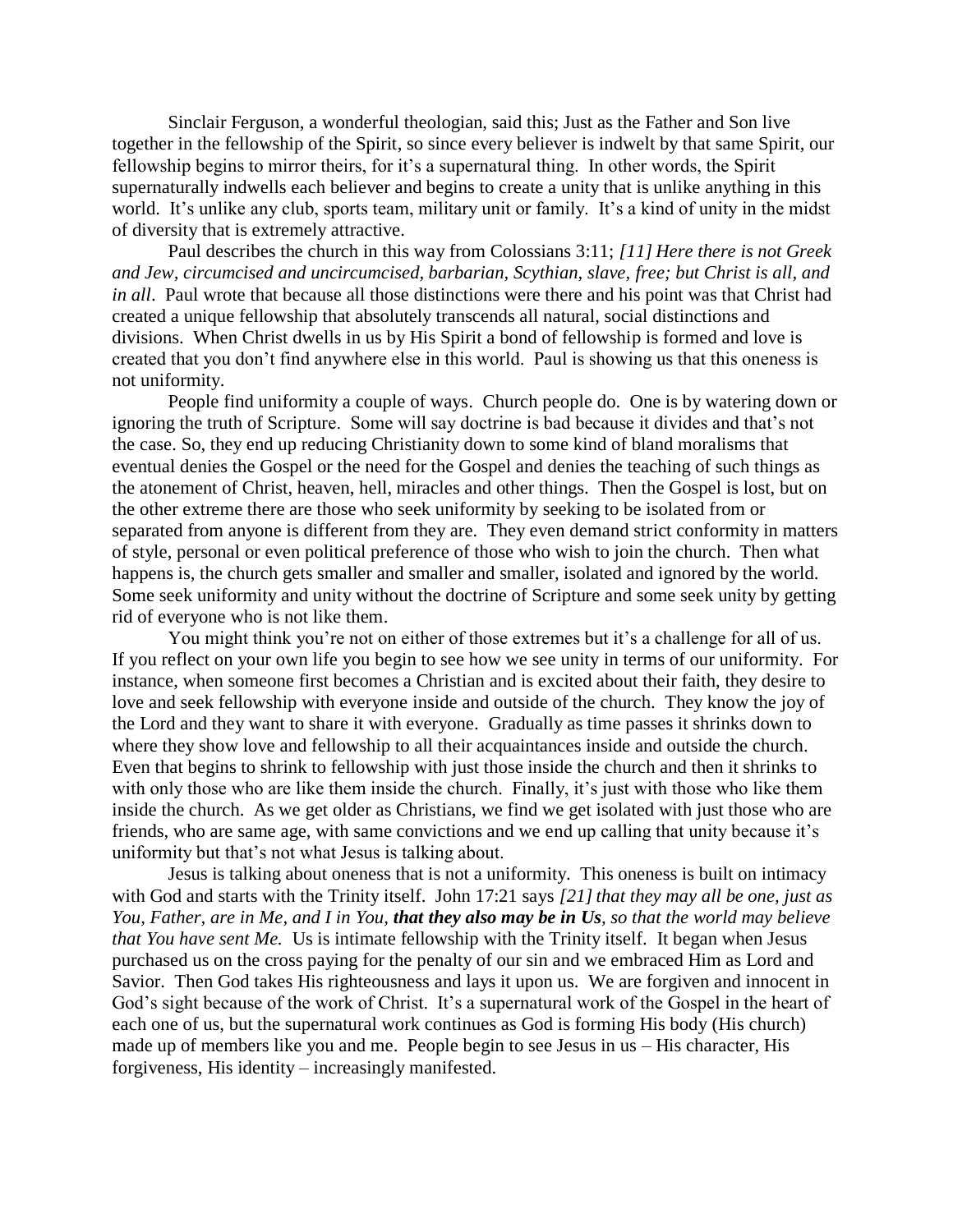One of Paul's great themes is union with Christ. Paul says repeatedly 'we are in Christ' and that is a supernatural position both in our standing and in our daily experience. II Corinthians 5:17 says *[17] Therefore, if anyone is in Christ, he is a new creation. The old has passed away; behold, the new has come*. It cannot get more radical than that. When a group of those radicalized people are brought together then there is a unique body. People begin to see Jesus in us and God's love between us. This is a miraculous characteristic of Christian fellowship. Jesus said in John 13:34-35, *[34] A new commandment I give to you, that you love one another: just as I have loved you, you also are to love one another. [35] By this all people will know that you are My disciples, if you have love for one another*.

When Paul talked about grieving the Holy Spirit, it is interesting to note what kind of sins grieve the Holy Spirit. Paul says in Ephesians 4:29, *[29] Let no corrupting talk come out of your mouths, but only such as is good for building up, as fits the occasion, that it may give grace to those who hear*. I used to know a preacher that was really irritating when I was a youth director in a church. Whenever I would say to him 'I probably shouldn't say this…' He'd say 'Then don't.' And that was so irritating to me. He would tell me that if it's going to divide or tear people apart or criticize unduly then just keep your mouth shut, which is really what he meant when he said 'then don't.'

Paul goes onto say in Ephesians 4:30-32, *[30] And do not grieve the Holy Spirit of God, by whom you were sealed for the day of redemption. [31] Let all bitterness and wrath and anger and clamor and slander be put away from you, along with all malice. [32] Be kind to one another, tenderhearted, forgiving one another, as God in Christ forgave you*.

This is an intimacy that Jesus longs to enjoy in us now and in eternity. In fact, in His prayer He talks about how anxious He is to bring us home. In the past two days I have done two funerals of members of our church who were very active in this congregation for many, many years. They have now gone to be with Jesus. Jesus says in John 17:24 *[24] Father, I desire that they also, whom You have given Me, may be with Me where I am, to see My glory that You have given Me because You loved Me before the foundation of the world.* He is not satisfied with our present standing until we are truly individually with Him. For us there will be no greater thrill than to stand before Jesus with family, friends and the whole church gathered together to be with Him with all His glory restored. We shouldn't be able to wait.

I want to give you three takeaways about this oneness that Jesus is praying for in us. It's really the only thing He is praying about in this finally section of His Priestly prayer – the Lord's prayer. The first takeaway is Biblical oneness anticipates diversity. We should never be surprised by what the Lord does. It's like the diversity of the Trinity – Father, Son and Holy Spirit – which all had to be apart of the process of delivering God's Word to us, providing a penalty for our sin and strengthening us to serve. Clearly, God made us to be different in the church and likes us to be different in the church. He made us male and female and that's a big difference but He has also given us a variety of spiritual gifts, many different perspectives, plus natural talents and abilities. He has given us different views on liberty and different styles of worship. The variety is endless that He intends us to have in the church of Jesus Christ.

Once we had a dog that we named snowflake. I was skeptical at first but I fell in love with little snowflake. She was a great little asset to our house but only for about three or four years, because snowflake had a number of physical problems. Though she loved us she eventually died suddenly at the Vet of pancreatitis and it was really tragic for our family because we loved that dog. I asked the Vet who was a dear friend, 'Do you tend to have a problem with pure breds?' He said 'I make a living off of pure bred dogs. It's the Heinz 57 type that are so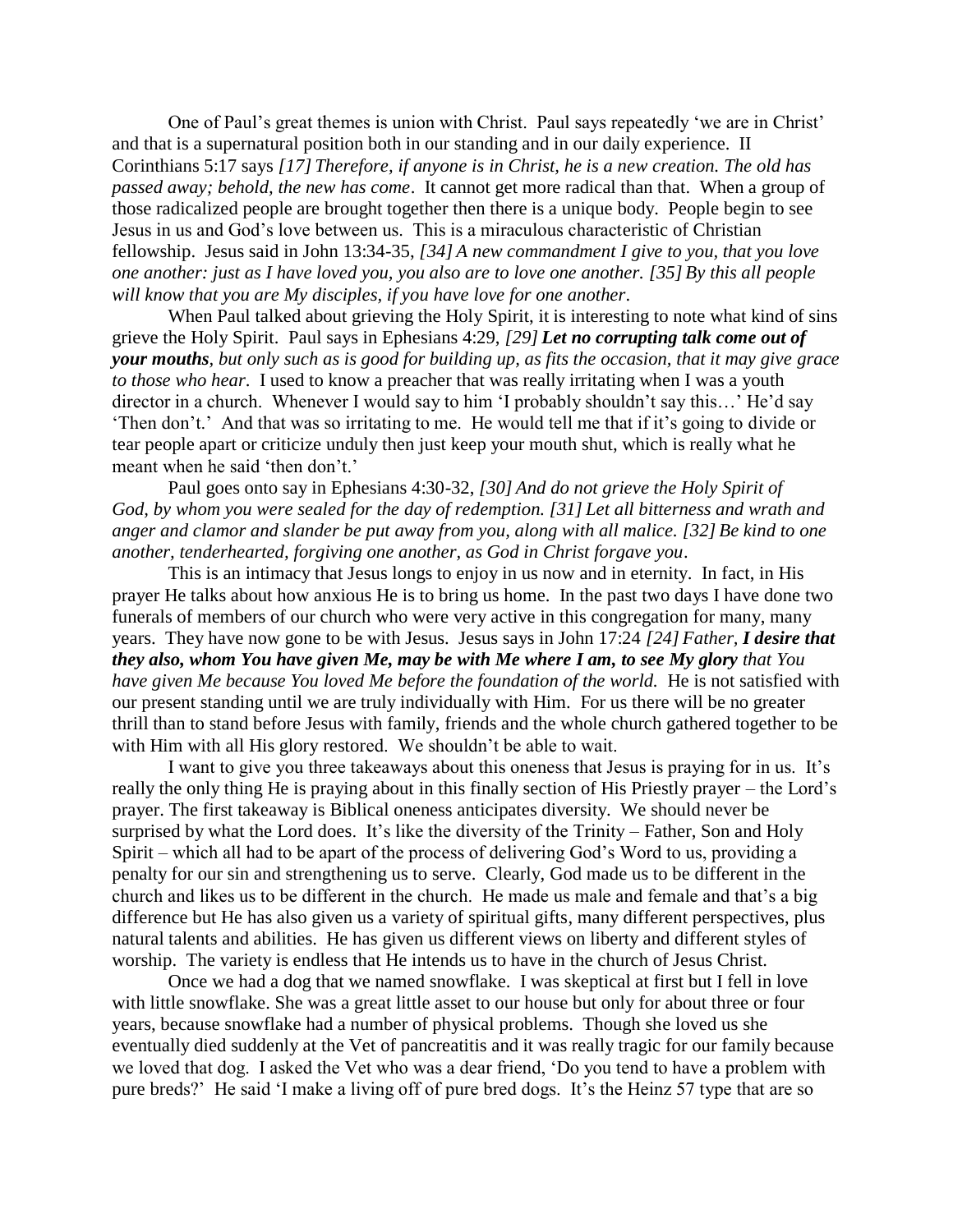strong and seem to withstand anything, they'll live forever.' I kind of think that's true with the church. Pure bred churches don't do well for they tend to break apart, but it's the Heinz 57 mixture that God has gathered together in our midst that He wants to see and see celebrated so none of us should be surprised that there are differing views within the church. God just smiles and says 'that's just the way I designed it.'

The second takeaway is Biblical oneness desires presence. It starts with Christ's presence with His heavenly Father and the Spirit. Christ came away from that fellowship to the earth in an unnatural way, a life changing way, a Divine changing way and His presence was lost with the Father at least intimately and finally He was united back in the Trinity and it's that presence that is so important which should describe the oneness we share with each other. The church is not a Zoom fellowship no matter how efficient that may be. God intends us to interact personally, regularly and enthusiastically as we rub together.

A few weeks ago, our daughter-in-law Tracy went to Poland. Our youngest daughter and her husband are missionaries in Western Ukraine and due to the war, they have had to go to Poland to work with displaced people. It's a busy time for our daughter with a 7, 5, 3 and 1 year old in a land they don't know the language but they are doing very well. Our daughter and Tracy were cheerleaders in high school and Tracy was enthusiastic about spending time with Anna and the family. After a week she left and was sitting in the airport in Poland getting ready to fly to Amsterdam to fly then to Atlanta, Georgia. In the airport she observed two women and three little children, age 3, 4, and 9. The two women were well dressed but looked kind of scattered and blown away, very tired looking.

Tracy went over to chat with them and found out they had fled Kiev, Ukraine six weeks earlier and had been on the road. They had to leave their husbands behind to fight in the war and they had finally made it across the boarder as they were going to fly to Dublin, Ireland to meet up with some other Ukrainian wives and children for about six months before they would have to decide what to do next. Tracy had compassion for the kids due to the fact they were all cuddled around an old single stuffed toy. She suddenly remembered she had two stuffed toys in her luggage for her two children. She thought her children had plenty so she pulled them out and gave them to the children and they were so excited about the fact each now had a special stuffed animal. The mothers of the children expressed their appreciate and Tracy left to get on her plane. When she got on the plane the mothers and children got on right beside her and the 9 year-old sat right beside Tracy. Tracy sent a picture because as the plane was getting ready to take off she motioned for the boy to come close and she pulled him in and fell sound asleep. She said that little boy slept like a rock all the way to Amsterdam.

When they got to Amsterdam, the little boy asked his mother if Tracy was coming to Dublin with them and it was then I realized that affection didn't come just because of the toy but it came because of her presence in his life. This was a little boy desperate for some stability, someone that loves him, hope and a future and was blessed by this lady. I believe Tracy was more blessed just to be able to come alongside and let him sleep on her shoulder. That's the kind of presence that you and I need. It's so easy to come in and say a brief hello and leave but we need that kind of compassionate presence because the world doesn't have it. It's alien to most of your family and friends who don't know Christ but God uses that to be one of the most essential parts of our fellowship that is so attractive to a lost world.

He intends the church to be a supernatural agent of evangelism as He brings lost and lonely people to Himself through our fellowship. May that oneness be a passion for us. Hebrews 10:24-25 says *[24] And let us consider how to stir up one another to love and good*